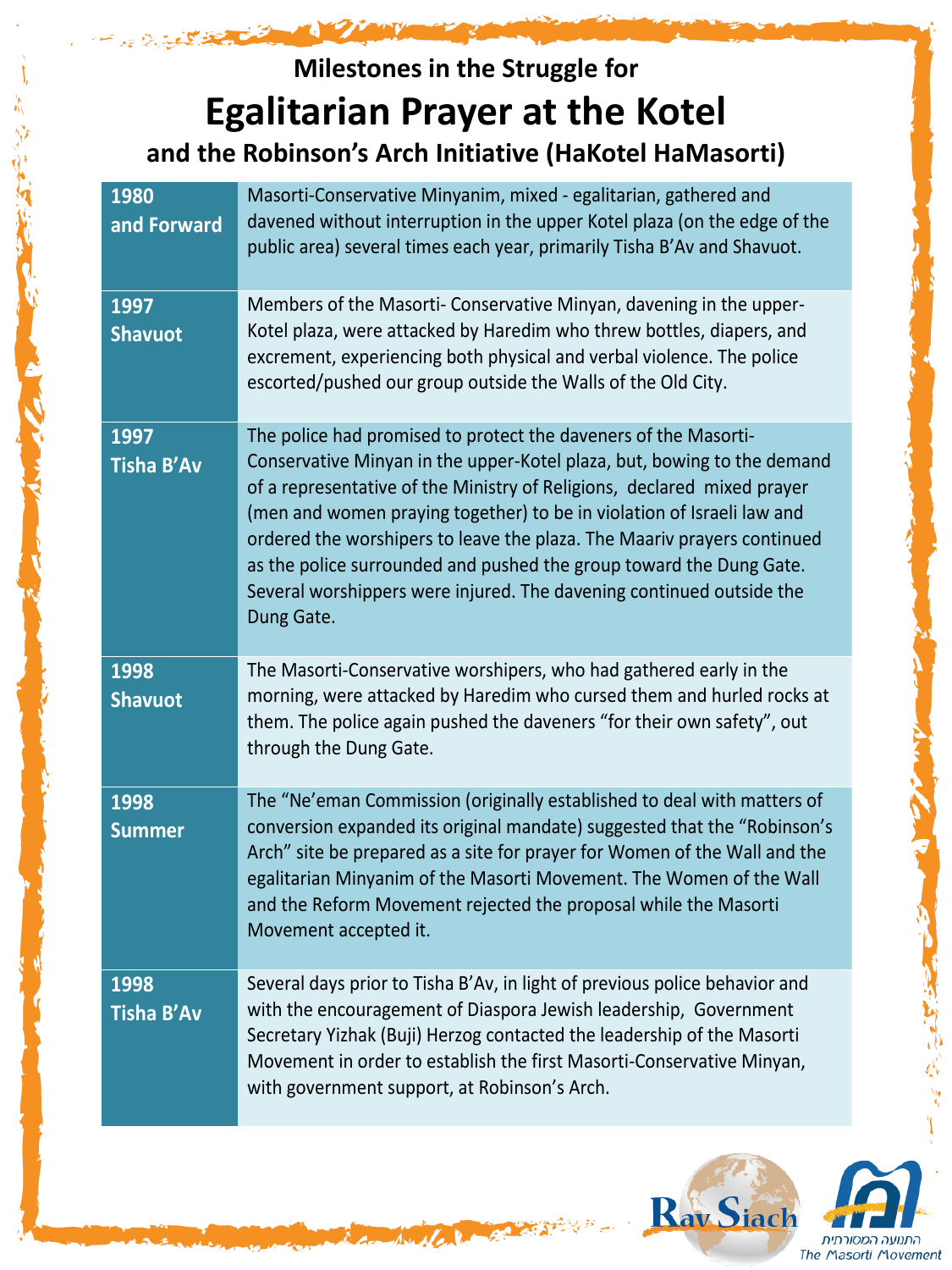| 2000      | The first agreement between the Government and the Masorti Movement<br>regarding davening at Robinson's Arch was signed: once each week, up to<br>100 people could come to pray. "With the responsibility and readiness to<br>reach a compromise and to dialogue, and to limit friction and confrontation<br>which could, heaven forbid, escalate to bloodshed, we have decided to<br>accept the proposal, for a 12 month trial period, to hold prayers at the<br>southern end of the Kotel, rather than in the main plaza. This is a great day<br>in the struggle for religious pluralism in Israel, a day in which the<br>government accepted the principle whereby every Jew has the right to<br>pray at a site holy to the People of Israel, in keeping with his/her custom." |
|-----------|-----------------------------------------------------------------------------------------------------------------------------------------------------------------------------------------------------------------------------------------------------------------------------------------------------------------------------------------------------------------------------------------------------------------------------------------------------------------------------------------------------------------------------------------------------------------------------------------------------------------------------------------------------------------------------------------------------------------------------------------------------------------------------------|
| 2004      | The Robinson's Arch agreement was expanded adding a second day each<br>week for prayers.                                                                                                                                                                                                                                                                                                                                                                                                                                                                                                                                                                                                                                                                                          |
| 2006      | The Robinson's Arch agreement was expanded and extended for three<br>additional years: daily minyanim and, with prior coordination, Erev<br>Shabbat, holidays, and other special occasions. Over the course of the year<br>46 Minyanim prayed at the site - some 1,000 daveners in all.                                                                                                                                                                                                                                                                                                                                                                                                                                                                                           |
| 2007      | 316 Minyanim prayed at the site - some 9,200 daveners.                                                                                                                                                                                                                                                                                                                                                                                                                                                                                                                                                                                                                                                                                                                            |
| 2008      | 448 Minyanim prayed at the site - some 12,600 daveners.                                                                                                                                                                                                                                                                                                                                                                                                                                                                                                                                                                                                                                                                                                                           |
| 2009      | 480 Minyanim prayed at the site - some 20,000 daveners.                                                                                                                                                                                                                                                                                                                                                                                                                                                                                                                                                                                                                                                                                                                           |
| 2010      | The start of negotiations with the government to expand the Robinson's<br>Arch agreement - the area for prayer, the hours for prayer, provision for<br>ritual needs, and staffing.                                                                                                                                                                                                                                                                                                                                                                                                                                                                                                                                                                                                |
| 2011-2013 | A plan to expand the area for prayer at Robinson's Arch was presented by<br>the government, following intensive negotiations with the leadership of<br>the Masorti Movement and the Government Secretary Tzvi Hauser, with<br>the imprimatur of the Municipal Planning Committee and the District<br>Planning Committee.                                                                                                                                                                                                                                                                                                                                                                                                                                                          |

Carpenter

医原发光



みんぷ